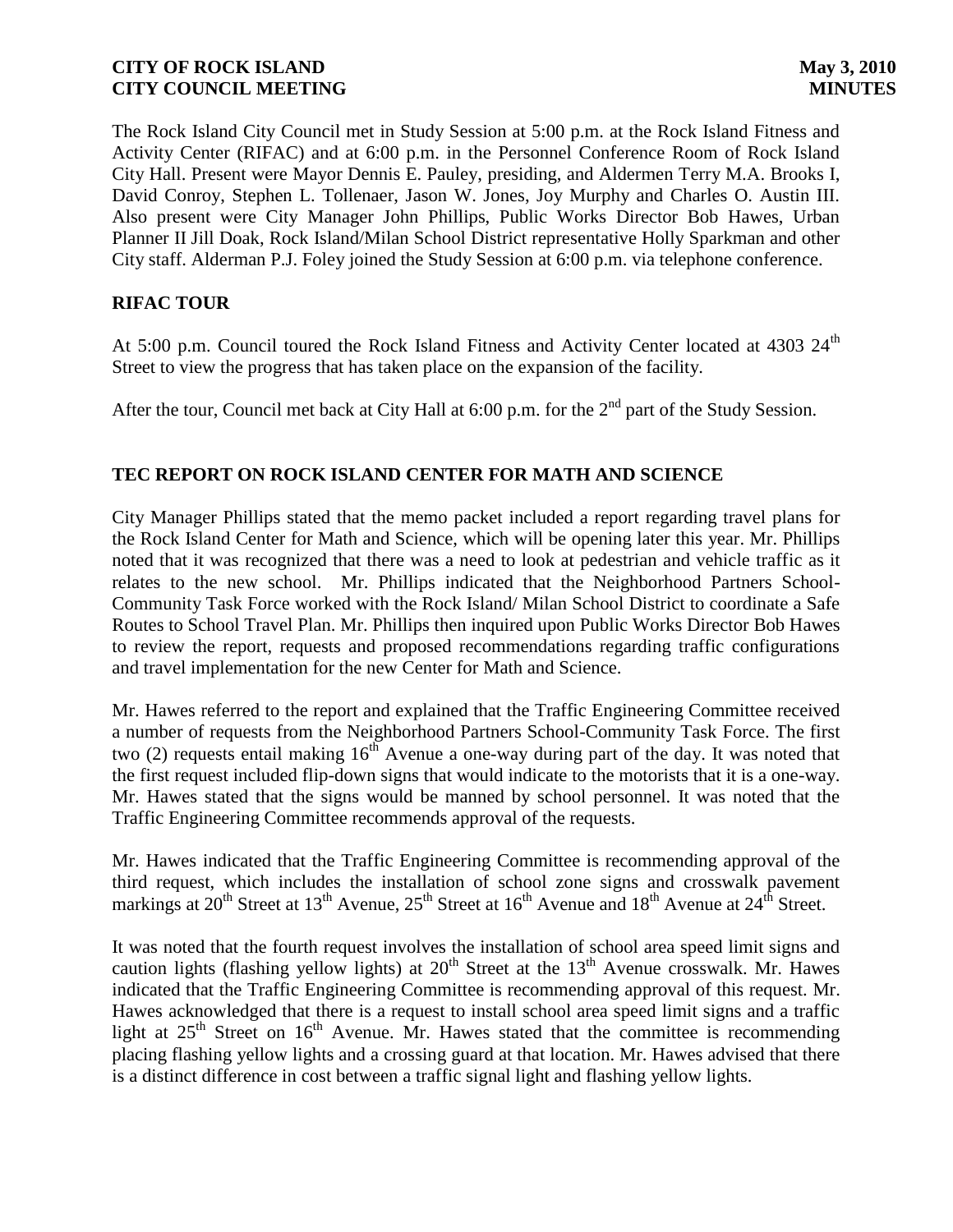Mr. Hawes offered that the Traffic Engineering Committee is recommending approval of the request for installation of school zone signs and school area speed limit signs on  $16<sup>th</sup>$  Avenue from  $20<sup>th</sup>$  to  $22<sup>nd</sup>$  Street. Mr. Hawes pointed out that the request was made to install no parking signs that would restrict parking for an hour in the morning and an hour in the afternoon at  $24<sup>th</sup>$ Street between  $16<sup>th</sup>$  and  $18<sup>th</sup>$  Avenues. Mr. Hawes stated that the committee is recommending denial of that request based on letters that were sent out to the property owners in which responses were received with three (3) in favor of the request and four (4) opposing the request.

Mr. Hawes stated that another request was to install stop signs at  $21<sup>st</sup>$  Street and  $22<sup>nd</sup>$  Street at 16<sup>th</sup> Avenue. It was noted that stop signs are already at these locations. Mr. Hawes indicated that the Traffic Engineering Committee is recommending denying the request at this time to install four-way stop signs at  $21^{st}$  Street and  $17^{th}$  Avenue. Mr. Hawes stated that this request could be revisited after the school opens to determine if this needs to be done. Mr. Hawes stated that the last request was to add an off-site queuing lane on  $16<sup>th</sup>$  Avenue between  $22<sup>nd</sup>$  and  $24<sup>th</sup>$  Streets. Mr. Hawes indicated that staff believes that nothing should be done at this time because the area is scheduled to be widened, and once the street is widened then there should be plenty of parking.

Mr. Hawes then discussed costs. It was noted that the cost for the sidewalk and crossing signal expenses are recommended to be covered by carryover block grant funds.

Council discussed one-way flip signs as it relates to who would be responsible for attending to the signs and pedestrian traffic patterns as it relates to the installation of crosswalks. Council also discussed the installation of sidewalks as it relates to the east side of  $20<sup>th</sup>$  Street between  $13<sup>th</sup>$  and  $17<sup>th</sup>$  Avenues.

Ms. Doak explained that there is not a sidewalk between  $13<sup>th</sup>$  and  $16<sup>th</sup>$  Avenues, and there is only a remnant of sidewalk from  $16<sup>th</sup>$  to  $17<sup>th</sup>$  Avenues.

Council then discussed the recommendation to deny the request to install no parking signs for an hour in the morning and afternoon at  $24<sup>th</sup>$  Street between  $16<sup>th</sup>$  to  $18<sup>th</sup>$  Avenues.

Council and Ms. Sparkman discussed the Safe Route to School Plan and promoting walking.

Council further discussed the issue of snow removal as it relates to the sidewalks and the new school, and responsibility as it relates to plowing sidewalks. In addition, Council discussed the petition from residents in Highland Park to add four-way stop signs at the intersection of  $17<sup>th</sup>$ Avenue and  $21<sup>st</sup>$  Street.

After more discussion, City Manager Phillips stated that staff would ask the school for a response as it relates to removal of snow and sidewalks. City Manager Phillips indicated that next week, the report concerning this discussion would be on the Agenda for Council action.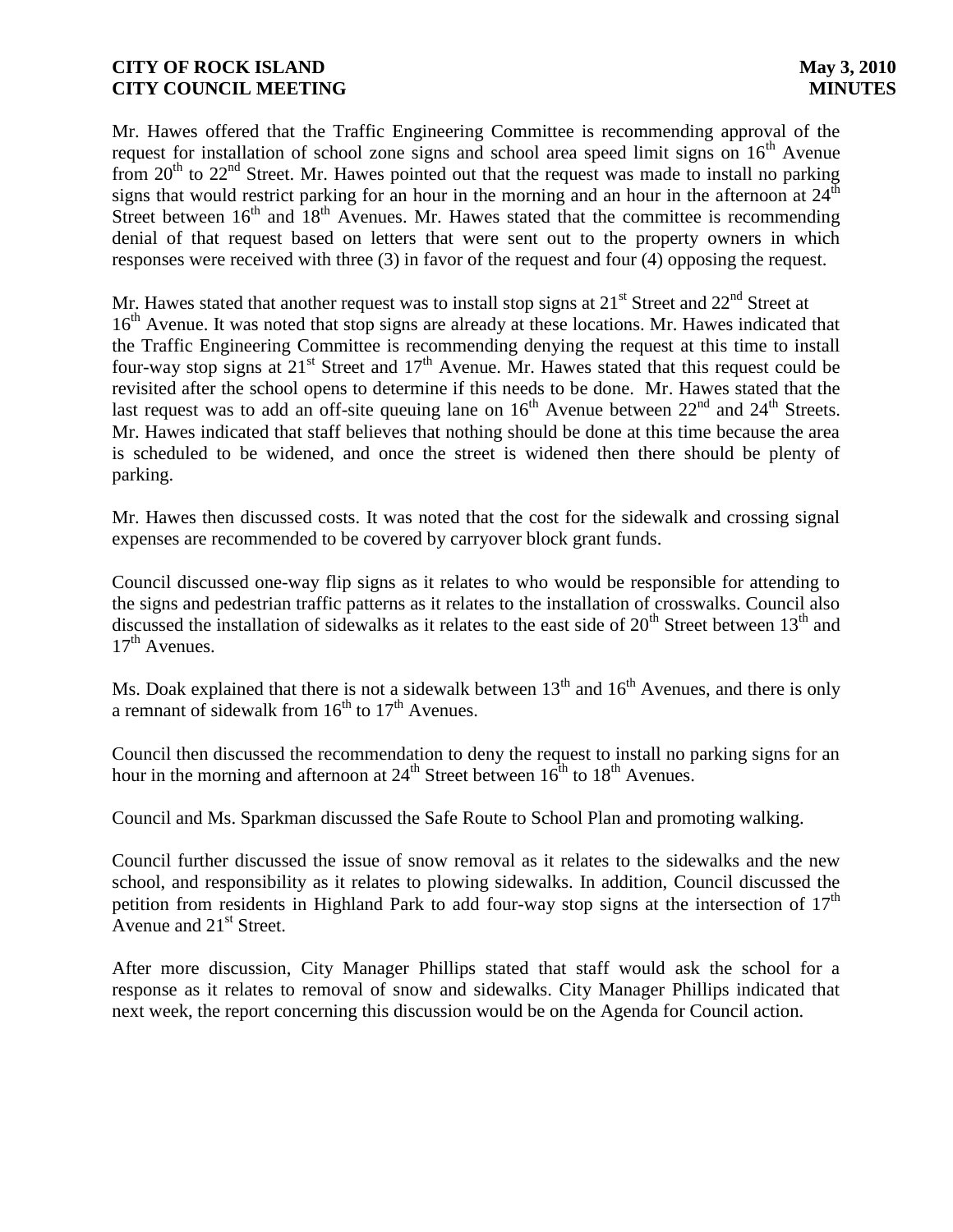# **ADJOURNMENT**

A motion made by Alderman Jones and seconded by Alderwoman Murphy to adjourn the meeting carried on a roll call vote. Those voting Aye being Alderman Brooks, Alderman Conroy, Alderman Foley, Alderman Tollenaer, Alderman Jones, Alderwoman Murphy and Alderman Austin; those voting No, none. The meeting was adjourned at 6:31 p. m.

> \_\_\_\_\_\_\_\_\_\_\_\_\_\_\_\_\_\_\_\_\_\_\_\_\_\_\_\_\_\_ Aleisha L. Patchin, City Clerk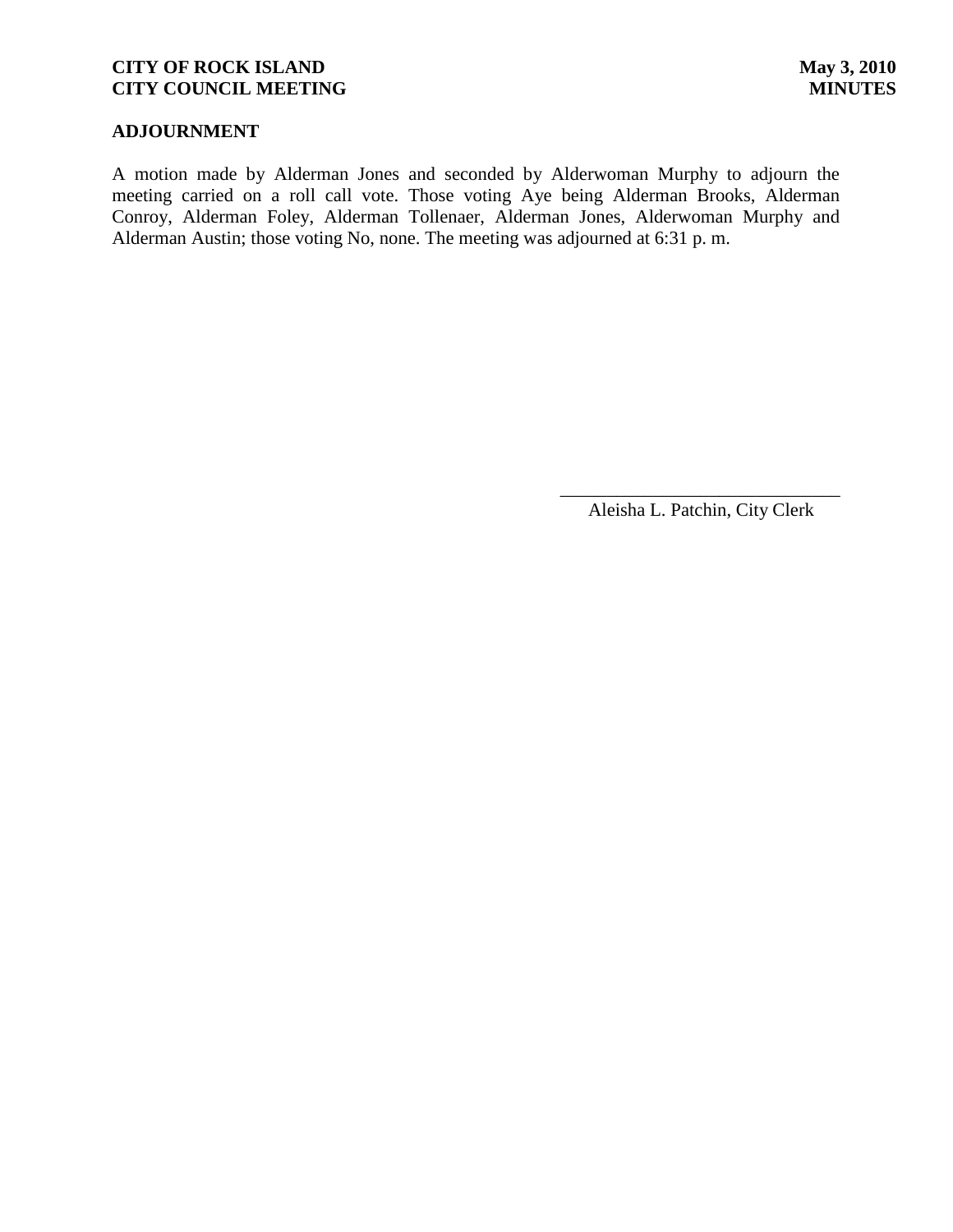Rock Island City Council met in regular session at 6:45 p.m. in the Council Chambers of Rock Island City Hall. Present were Mayor Dennis E. Pauley, presiding, and Aldermen Terry M.A. Brooks I, David Conroy, Stephen L. Tollenaer, Jason W. Jones, Joy Murphy and Charles O. Austin III. City Manager John Phillips was also present. Alderman P.J. Foley was absent.

### **Introductory Proceedings**

Mayor Pauley called the meeting to order and led in the Pledge of Allegiance to the Flag of the United States of America. Alderman Brooks gave the Invocation.

### Agenda Item #5 **Minutes of the Meeting of April 19, 2010.**

A motion was made by Alderman Austin and seconded by Alderwoman Murphy to approve the Minutes of the Meeting of April 19, 2010 as printed. The motion carried by the following Aye and No vote; those voting Aye being Alderman Brooks, Alderman Conroy, Alderman Tollenaer, Alderman Jones, Alderwoman Murphy and Alderman Austin; those voting No, none.

## Agenda Item #6 **Update Rock Island by Mayor Pauley.**

Mayor Pauley stated that Scott Harris was sworn in as Police Chief for the City of Rock Island today. Chief Harris was most recently Deputy Chief and has worked for the Rock Island Police Department for 27 years. The Mayor indicated that last Friday marked the retirement of Police Chief John Wright. Mayor Pauley stated that the City thanks John Wright for his many years of service to the City.

Mayor Pauley advised that the City of Rock Island reduced fuel consumption by 8% or by 17,460 gallons from Fiscal Year 2008/2009 to Fiscal Year 2009/2010. It was noted that at an average of \$2.00 per gallon, this equates to an estimated \$35,000.00 in savings.

Mayor Pauley indicated that the City of Rock Island has offered a citywide property tax rebate program on the City's share of taxes for newly constructed homes and condominiums since 1991. It was noted that a maximum of a \$1,500.00 rebate for three (3) years is offered to homeowners. It was noted that the program is set to expire on June 30, 2010. The Mayor added that this evening, a three (3) year extension is on the Agenda for Council action.

The Mayor stated that the City has a Human Rights Commission to advise the Mayor and Council on human rights issues. One of the major activities of the commission last year was a public forum where items discussed included; the process for handling and resolving discrimination complaints, reduction in public housing, the need for the commission to form strategic alliances with other groups, and how to better promote the commission as a means to locally address human rights issues. Mayor Pauley indicated that during the period from April 2009 to April 2010, two (2) complaints were filed, which were employment related. The Mayor noted that there has been some concern that the commission is still not well known in the community as an organization that provides for the mediation of disputes within the scope of the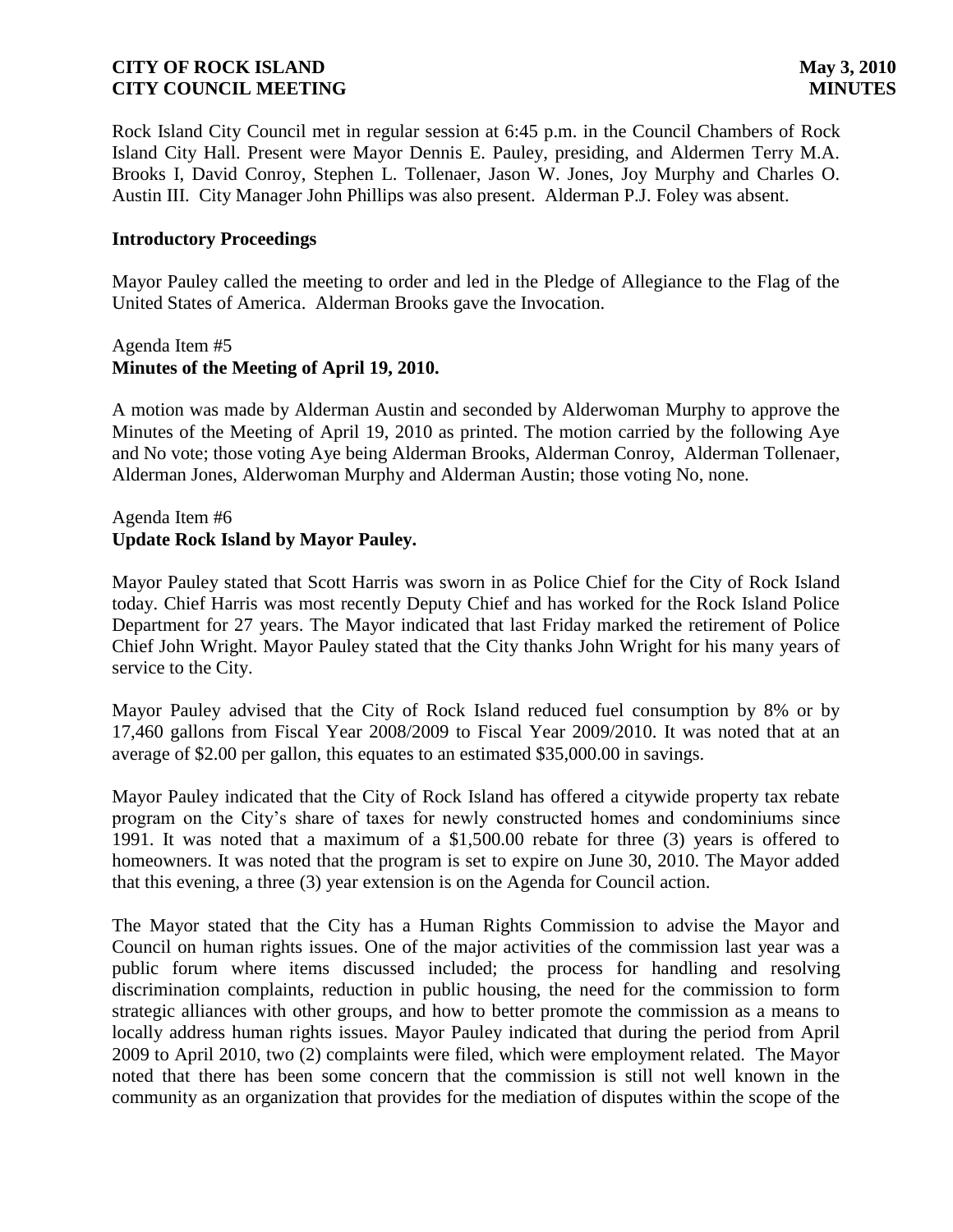City's Human Rights Ordinance. Mayor Pauley commented that the commission is planning a second forum this year. Mayor Pauley stated that the Human Rights Commission will continue to address the objectives within the Ordinance, which will result in making Rock Island a better place for all.

Mayor Pauley stated that the City of Rock Island received two (2) Eddy awards from River Action, which included a revitalization award for the hydroelectric plant and a design award for Schwiebert Riverfront Park.

### Agenda Item #7

# **Proclamation declaring May 9 through May 15, 2010 as National Women's Health Week.**

Mayor Pauley read the Proclamation declaring May 9 through May 15, 2010 as National Women's Health Week.

### Agenda Item #8

## **A Special Ordinance vacating a 20' x 40' unimproved area of public right-of-way adjacent to an improved north/south alley located behind the residence at 2513 12th Street.**

It was moved by Alderwoman Murphy, seconded by Alderman Tollenaer to consider, suspend the rules and pass the Ordinance. The motion carried by the following Aye and No vote: those voting Aye being Alderman Brooks, Alderman Conroy, Alderman Tollenaer, Alderman Jones, Alderwoman Murphy and Alderman Austin; those voting No, none.

### Agenda Item #9

## **Resolution approving an agreement with the City Manager and authorizing the Mayor to execute the contract documents.**

Alderman Tollenaer moved and Alderwoman Murphy seconded to adopt the Resolution. The motion carried by the following Aye and No vote: those voting Aye being Alderman Brooks, Alderman Conroy, Alderman Tollenaer, Alderman Jones, Alderwoman Murphy and Alderman Austin; those voting No, none.

## Agenda Item #10 **CLAIMS**

It was moved by Alderman Austin, seconded by Alderman Conroy to accept the following reports and authorize payment as recommended. The motion carried by the following Aye and No vote: those voting Aye being Alderman Brooks, Alderman Conroy, Alderman Tollenaer, Alderman Jones, Alderwoman Murphy and Alderman Austin; those voting No, none.

a. Report from the Administrative Services Department regarding payment in the amount of \$5,042.61 to Konecky, Koenig, Kutsunis and Weng for legal services rendered for April 2010.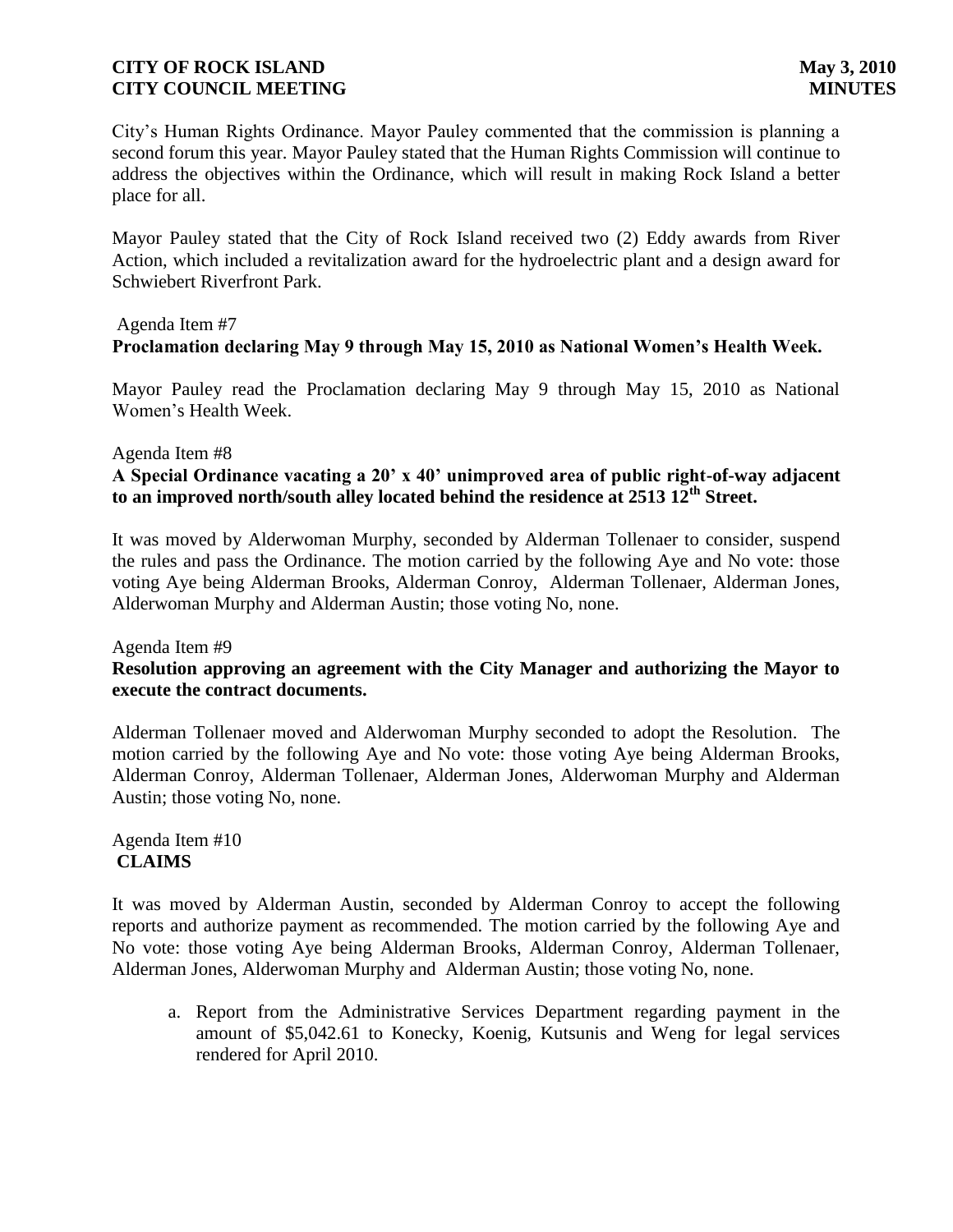- b. Report from the Fire Department regarding payment in the amount of \$5,687.00 to Physio-Control, Inc. for an annual service contract for cardiac monitor/defibrillators.
- c. Report from the Public Works Department regarding payment in the amount of \$2,959.25 to Amsan, \$2,695.00 to CCP Industries and \$2,836.60 to Greenwood Cleaning Systems for Janitorial supplies. (097)
- d. Report from the Public Works Department regarding payment in the amount of \$2,828.08 to Cole-Parmer for a muffle furnace for use at the Mill Street Wastewater Plant Laboratory. (111)
- e. Report from the Public Works Department regarding payment in the amount of \$30,005.25 to Valley Construction Company for clean-up and removal of debris at 601  $1^{\text{st}}$  Street. (112)
- f. Report from the Public Works Department regarding payment in the amount of \$5,313.60 to Langman Construction for an emergency water main repair at 7805 31 $^{\rm st}$ Street West. (113)
- g. Report from the Public Works Department regarding payment in the amount of \$3,082.75 to the United States Postal Service for mailing of the Water Quality Report. (114)
- h. Report from the Public Works Department regarding payment in the amount of \$3,385.38 to Langman Construction for services provided at  $1021 \ 21<sup>st</sup>$  Street for the 2010 Water Service Repair Program. (124)
- i. Report from the Public Works Department regarding payment in the amount of \$3,309.25 to Langman Construction for services provided at 4310 25<sup>th</sup> Avenue for the 2010 Sewer Lateral Repair Program. (125)
- j. Report from the Public Works Department regarding payment #1 in the amount of \$42,380.64 to Walter D. Laud for services provided for the 2010 Brick Street Program project. (127)
- k. Report from the Public Works Department regarding payment in the amount of \$4,468.87 to the Illinois Environmental Protection Agency for the City's obligation of the Watt's property. (128)

# Agenda Item #11 **Claims for the weeks of April 16 through April 29 in the amount of \$1,567,582.69.**

Alderman Tollenaer moved and Alderwoman Murphy seconded to allow the claims. The motion carried by the following Aye and No vote: those voting Aye being Alderman Brooks, Alderman Conroy, Alderman Tollenaer, Alderman Jones, Alderwoman Murphy and Alderman Austin; those voting No, none.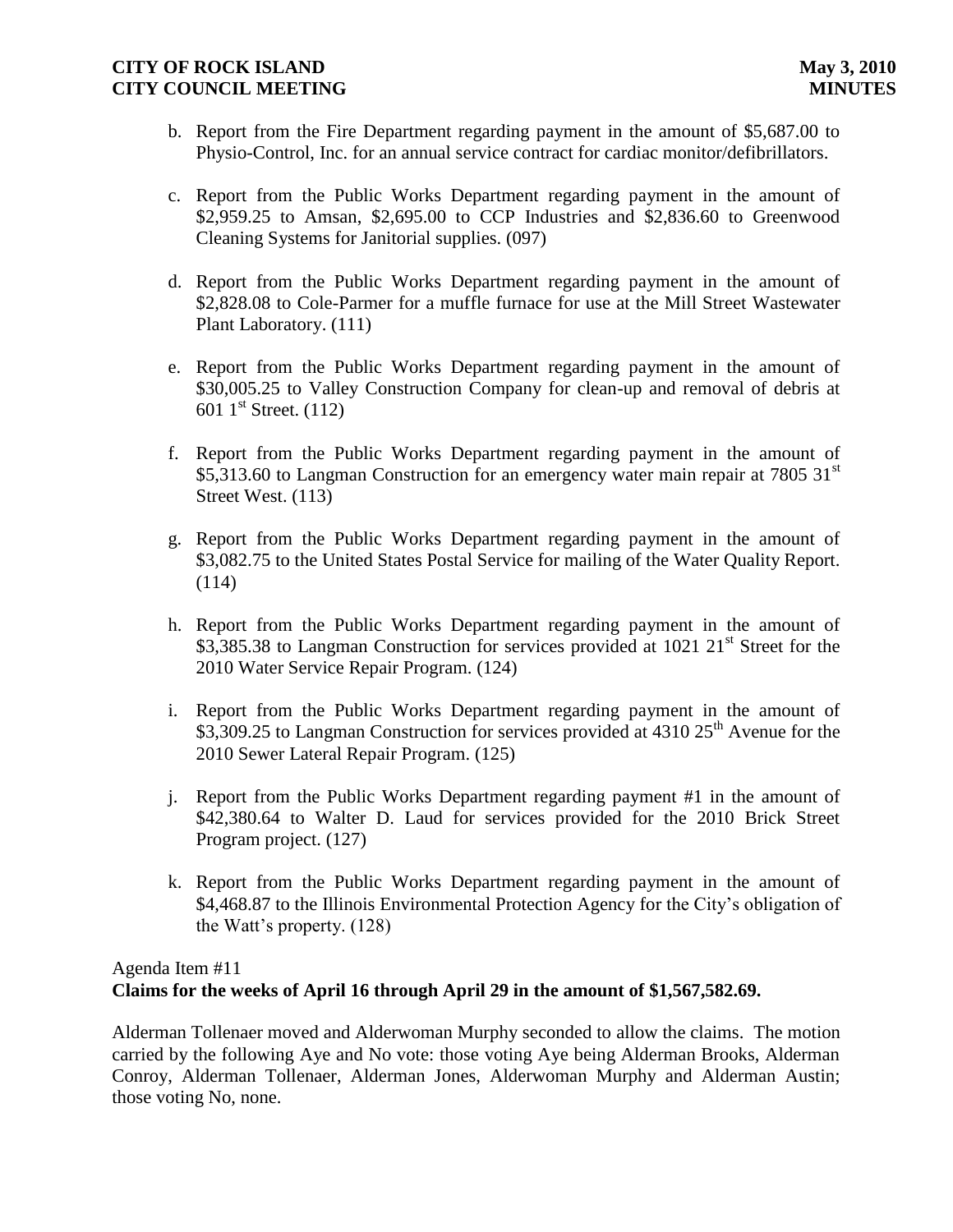#### Agenda Item #12

## **Payroll for the weeks of April 5 through April 18 in the amount of \$1,211,583.24.**

Alderman Jones moved and Alderman Austin seconded to allow the payroll. The motion carried by the following Aye and No vote: those voting Aye being Alderman Brooks, Alderman Conroy, Alderman Tollenaer, Alderman Jones, Alderwoman Murphy and Alderman Austin; those voting No, none.

### Agenda Item #13

### **Report from the Police Department regarding the purchase of a Network Video Recorder from Hewlett-Packard in the amount of \$15,058.00 and the purchase of AXIS related equipment from Florida Micro in the amount of \$4,183.24.**

It was moved by Alderwoman Murphy, seconded by Alderman Jones to approve the purchases as recommended. The motion carried by the following Aye and No vote: those voting Aye being Alderman Brooks, Alderman Conroy, Alderman Tollenaer, Alderman Jones, Alderwoman Murphy and Alderman Austin; those voting No, none.

### Agenda Item #14

### **Report from the Public Works Department regarding the purchase of sweeper parts from Elliot Equipment Company, Inc. in the amount of \$7,265.00.**

Alderwoman Murphy moved and Alderman Tollenaer seconded to approve the purchase as recommended. The motion carried by the following Aye and No vote: those voting Aye being Alderman Brooks, Alderman Conroy, Alderman Tollenaer, Alderman Jones, Alderwoman Murphy and Alderman Austin; those voting No, none.

### Agenda Item #15

## **Report from the Public Works Department regarding the purchase of four (4) turbidimeters from the Hach Company in the amount of \$9,723.80.**

It was moved by Alderman Austin, seconded by Alderwoman Murphy to approve the purchase as recommended. The motion carried by the following Aye and No vote: those voting Aye being Alderman Brooks, Alderman Conroy, Alderman Tollenaer, Alderman Jones, Alderwoman Murphy and Alderman Austin; those voting No, none.

### Agenda Item #16

## **Report from the Public Works Department regarding the purchase of two (2) 2010 Ford Ranger 4x2 Pickups and one (1) 2010 Ford Ranger 4x4 Pickup from Bob Ridings Ford, Inc. in the amount of \$48,647.00.**

Alderman Jones moved and Alderman Conroy seconded to approve the purchase as recommended and refer to the City Attorney for an Ordinance declaring the current vehicles as surplus. The motion carried by the following Aye and No vote: those voting Aye being Alderman Brooks, Alderman Conroy, Alderman Tollenaer, Alderman Jones, Alderwoman Murphy and Alderman Austin; those voting No, none.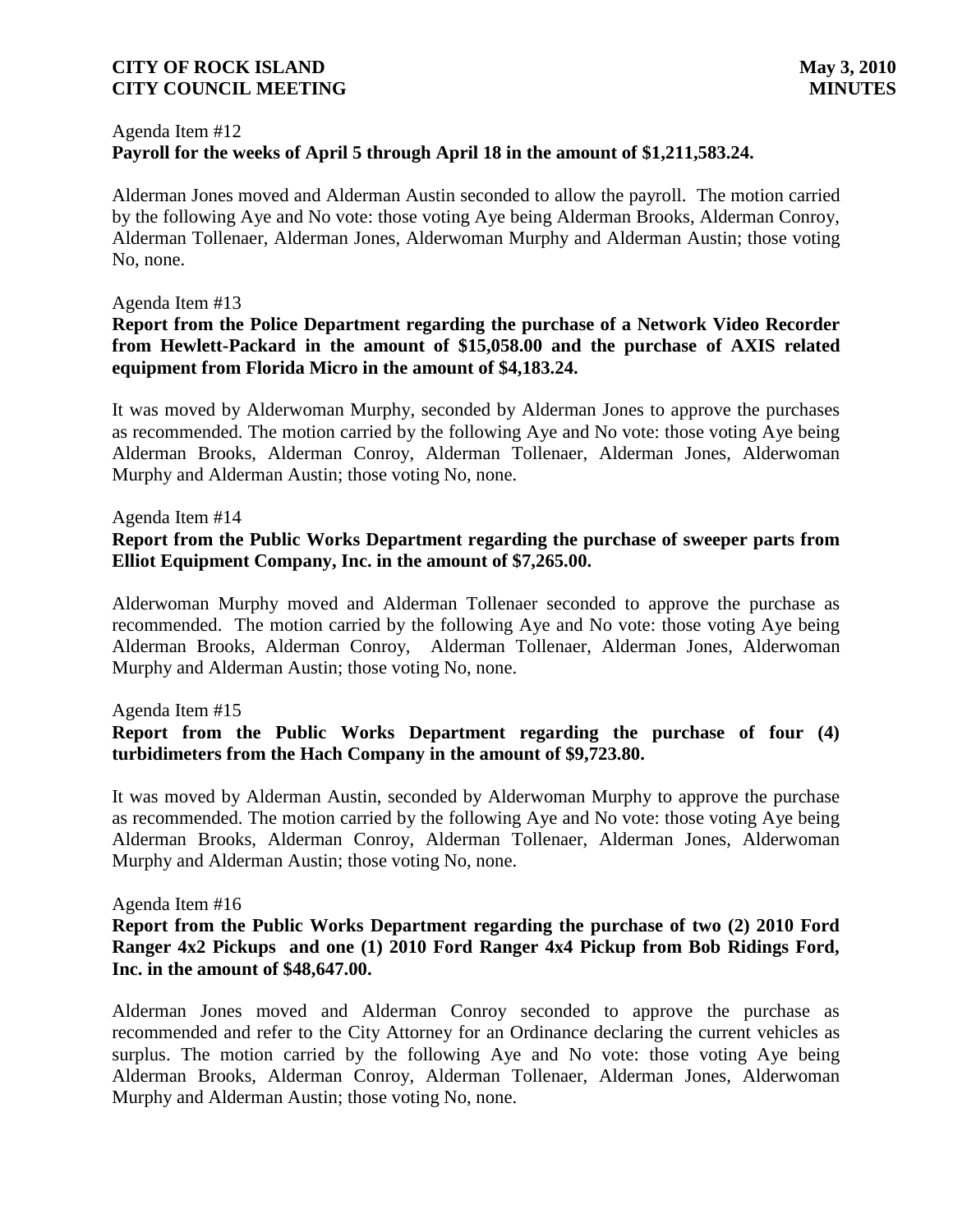#### Agenda Item #17

## **Report from the Public Works Department regarding the purchase of one (1) 2010 Ford F250 4x4 Pickup and one (1) 2010 Ford F150 4x4 Pickup from Morrow Brothers Ford, Inc. in the amount of \$45,738.00.**

It was moved by Alderwoman Murphy, seconded by Alderman Conroy to approve the purchase as recommended and refer to the City Attorney for an Ordinance declaring the current vehicles as surplus. The motion carried by the following Aye and No vote: those voting Aye being Alderman Brooks, Alderman Conroy, Alderman Tollenaer, Alderman Jones, Alderwoman Murphy and Alderman Austin; those voting No, none.

Agenda Item #18

# **Report from the Community and Economic Development Department regarding the purchase of property at 919 7th Avenue in the amount of \$55,000.00.**

It was moved by Alderwoman Murphy, seconded by Alderman Brooks to approve the purchase as recommended, authorize the City Manager to execute the contract documents and refer to the City Attorney for an Ordinance. The motion carried by the following Aye and No vote: those voting Aye being Alderman Brooks, Alderman Conroy, Alderman Tollenaer, Alderman Jones, Alderwoman Murphy and Alderman Austin; those voting No, none.

### Agenda Item #19

## **Report from the Public Works Department regarding bids for the 2010 Weed Control Spraying Program, recommending the bid be awarded to TruGreen in the amount of \$12,500.00.**

It was moved by Alderman Tollenaer, seconded by Alderman Austin to approve the bid as recommended and authorize the City Manager to execute the contract documents. The motion carried by the following Aye and No vote: those voting Aye being Alderman Brooks, Alderman Conroy, Alderman Tollenaer, Alderman Jones, Alderwoman Murphy and Alderman Austin; those voting No, none.

#### Agenda Item #20

## **Report from the Public Works Department regarding bids for the 2010 Mudjacking Program, recommending the bid be awarded to Kelly Construction of Davenport, Inc. in the amount of \$26,135.00.**

Alderman Jones moved and Alderwoman Murphy seconded to approve the bid as recommended and authorize the City Manager to execute the contract documents. The motion carried by the following Aye and No vote: those voting Aye being Alderman Brooks, Alderman Conroy, Alderman Tollenaer, Alderman Jones, Alderwoman Murphy and Alderman Austin; those voting No, none.

### Agenda Item #21

**Report from the Public Works Department regarding bids for the 2010 Seal Coat Street Program, recommending the bid be awarded to Settle, Inc. in the amount of \$29,405.50.**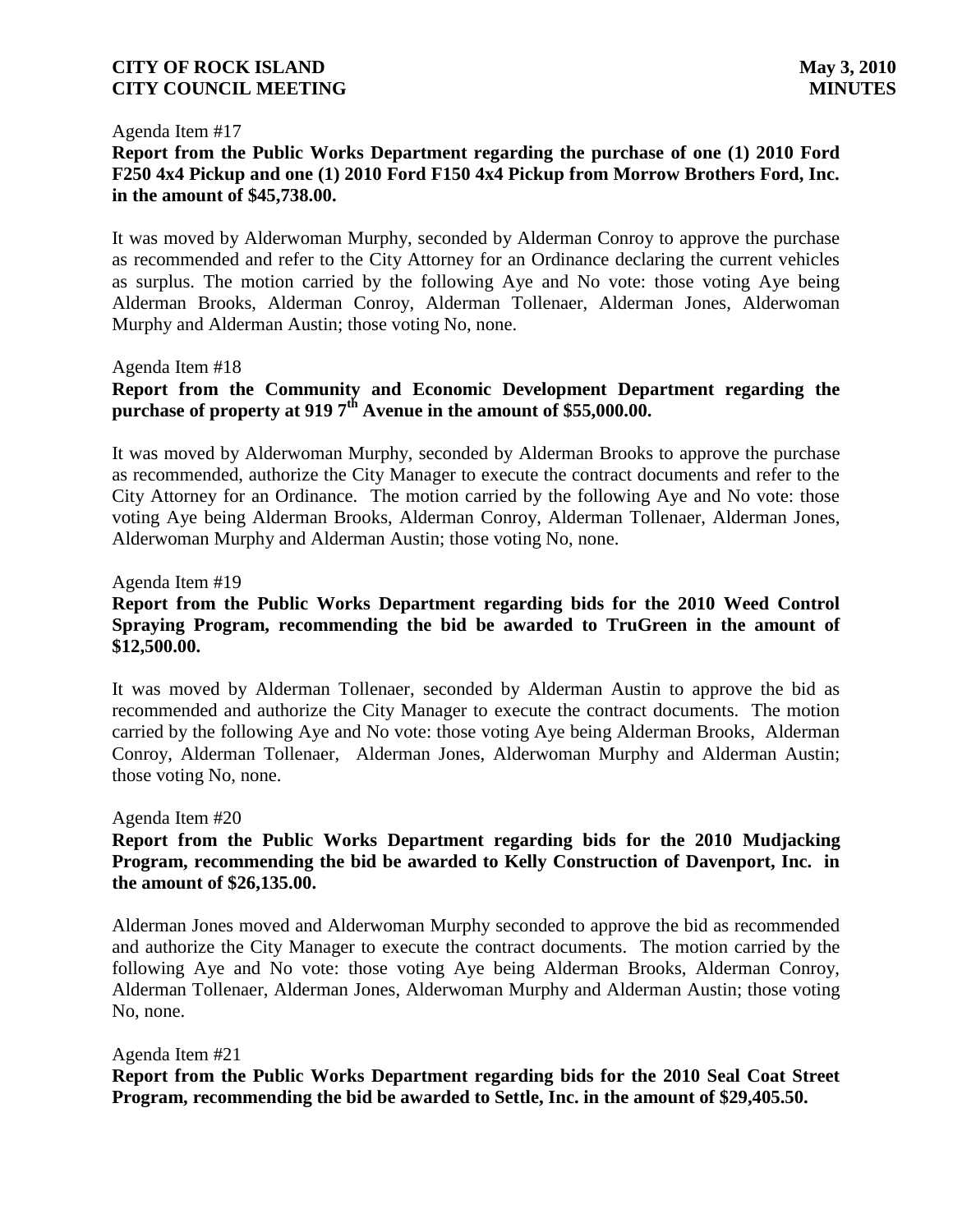It was moved by Alderwoman Murphy, seconded by Alderman Austin to approve the bid as recommended and authorize the City Manager to execute the contract documents. The motion carried by the following Aye and No vote: those voting Aye being Alderman Brooks, Alderman Conroy, Alderman Tollenaer, Alderman Jones, Alderwoman Murphy and Alderman Austin; those voting No, none.

### Agenda Item #22

**Report from the Administrative Services Department regarding agreements with AT&T for Primary Rate Interface service (PRI) and CompleteLink usage as part of the transition to the new telephone system and payment in the estimated amount of \$1,500.00 for the monthly service fee plus usage.** 

Alderwoman Murphy moved and Alderman Jones seconded to approve the agreements as recommended, authorize the City Manager to execute the contract documents and authorize payment. The motion carried by the following Aye and No vote: those voting Aye being Alderman Brooks, Alderman Conroy, Alderman Tollenaer, Alderman Jones, Alderwoman Murphy and Alderman Austin; those voting No, none.

### Agenda Item #23

**Report from the Administrative Services Department regarding a one (1) year contract with Concentra for the On-Site Nursing program, beginning April 1, 2010 through March 31, 2011 in the amount of \$48,016.00 per year.**

It was moved by Alderman Tollenaer, seconded by Alderman Austin to approve the contract as recommended and authorize the City Manager to execute the contract documents. The motion carried by the following Aye and No vote: those voting Aye being Alderman Brooks, Alderman Conroy, Alderman Tollenaer, Alderman Jones, Alderwoman Murphy and Alderman Austin; those voting No, none.

### Agenda Item #24

## **Report from the Public Works Department regarding a proposal for engineering services with Missman, Stanley and Associates for the 2010 Parking Ramp Renovations.**

Alderman Tollenaer moved and Alderwoman Murphy seconded to approve the proposal as recommended and authorize the City Manager to execute the contract documents. The motion carried by the following Aye and No vote: those voting Aye being Alderman Brooks, Alderman Conroy, Alderman Tollenaer, Alderman Jones, Alderwoman Murphy and Alderman Austin; those voting No, none.

### Agenda Item #25

**Report from the Public Works Department, Community Economic Development Department and Parks and Recreation Department regarding a contract with the Hitchcock Design Group for phase I design services for the Children's Garden at the Quad City Botanical Center in an amount not to exceed \$250,000.00.**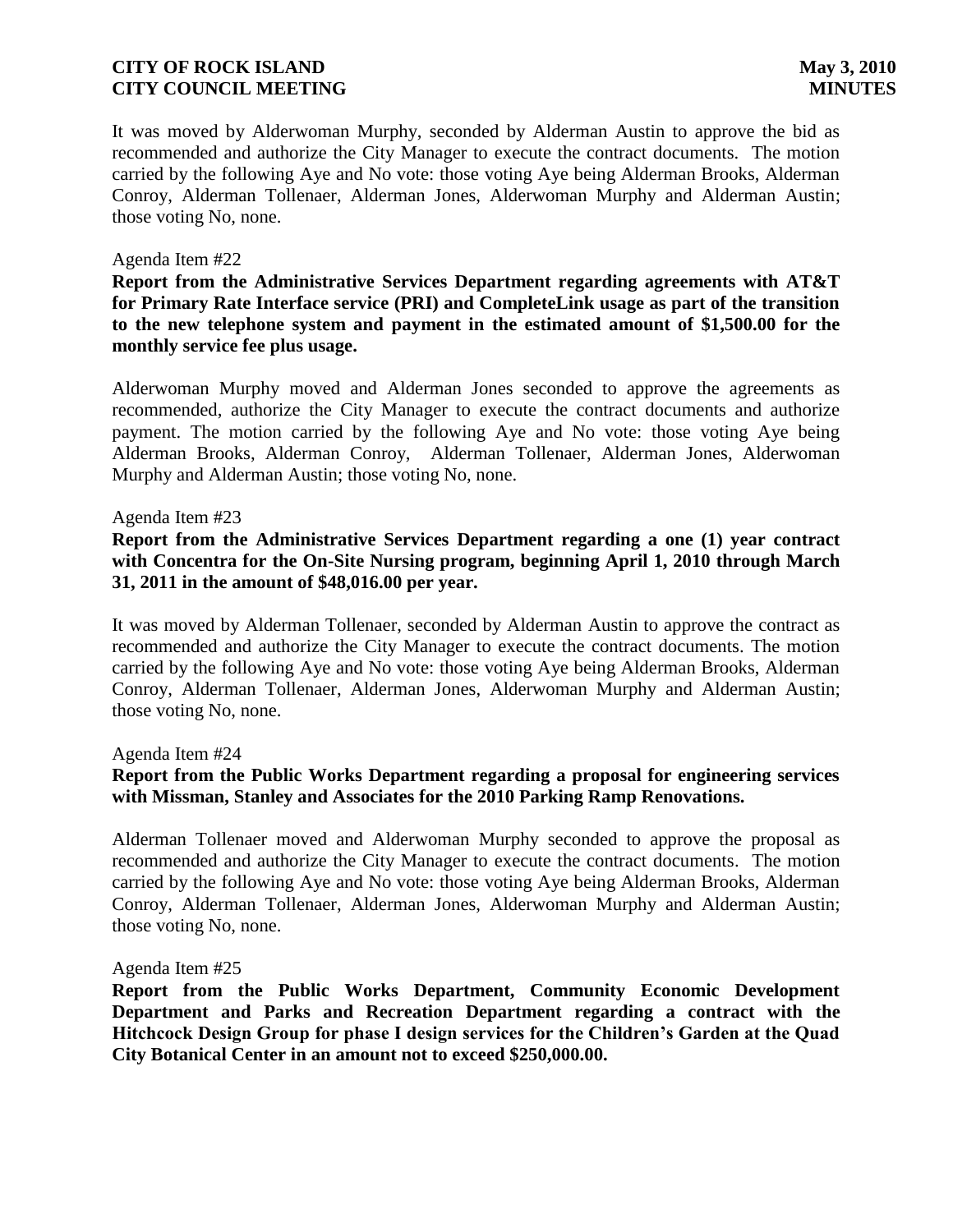It was moved by Alderwoman Murphy, seconded by Alderman Austin to authorize the selection committee to negotiate a contract with Hitchcock Design Group for phase I design services as recommended and authorize the City Manager to execute the contract documents.

Discussion followed. Alderman Jones inquired upon Parks and Recreation Director Bill Nelson to explain to the public where the funds are coming from.

Mr. Nelson stated that the Botanical Center has requested a grant program. However, prior to that, the City had put aside some money from Gaming that was originally to be used to cross the railroad tracks from the Botanical Center from what had been the north gardens. Mr. Nelson pointed out that it became apparent that it would be too difficult to cross the tracks. It was noted that the Botanical Center then came up with a new plan to move the Children's Garden from what had been the north side to the west. Mr. Nelson added that the Botanical Center was able to obtain a grant from Scenic Byways to help develop the Children's Garden. It was noted that the City had earmarked the funds to help with the project. Mr. Nelson stated that the Gaming money has been held in the Park and Recreation fund specifically for this project.

Mr. Phillips stated that the Scenic Byway grant was obtained by the City on behalf of the Quad City Botanical Center for their Children's Garden.

After discussion, the motion carried by the following Aye and No vote: those voting Aye being Alderman Brooks, Alderman Conroy, Alderman Tollenaer, Alderman Jones, Alderwoman Murphy and Alderman Austin; those voting No, none.

Agenda Item #26

## **Report from the Administrative Services Department regarding a General Wage Increase for non-affiliated employees and a 30-year longevity step for eligible employees.**

It was moved by Alderwoman Murphy, seconded by Alderman Tollenaer to approve a 1.00% General Wage Increase to non-affiliated employees effective October 4, 2010 and a 30-year longevity step to eligible employees on their next anniversary date as recommended. The motion carried by the following Aye and No vote: those voting Aye being Alderman Brooks, Alderman Conroy, Alderman Tollenaer, Alderman Jones, Alderwoman Murphy and Alderman Austin; those voting No, none.

### Agenda Item #27

## **Report from the Finance Department regarding an adjustment to the Fiscal Year 2010 Budget, recommending an adjustment to the Employee Health Plan Fund in the amount of \$77,391.64.**

Alderman Tollenaer moved and Alderman Conroy seconded to approve the budget adjustment as recommended. The motion carried by the following Aye and No vote: those voting Aye being Alderman Brooks, Alderman Conroy, Alderman Tollenaer, Alderman Jones, Alderwoman Murphy and Alderman Austin; those voting No, none.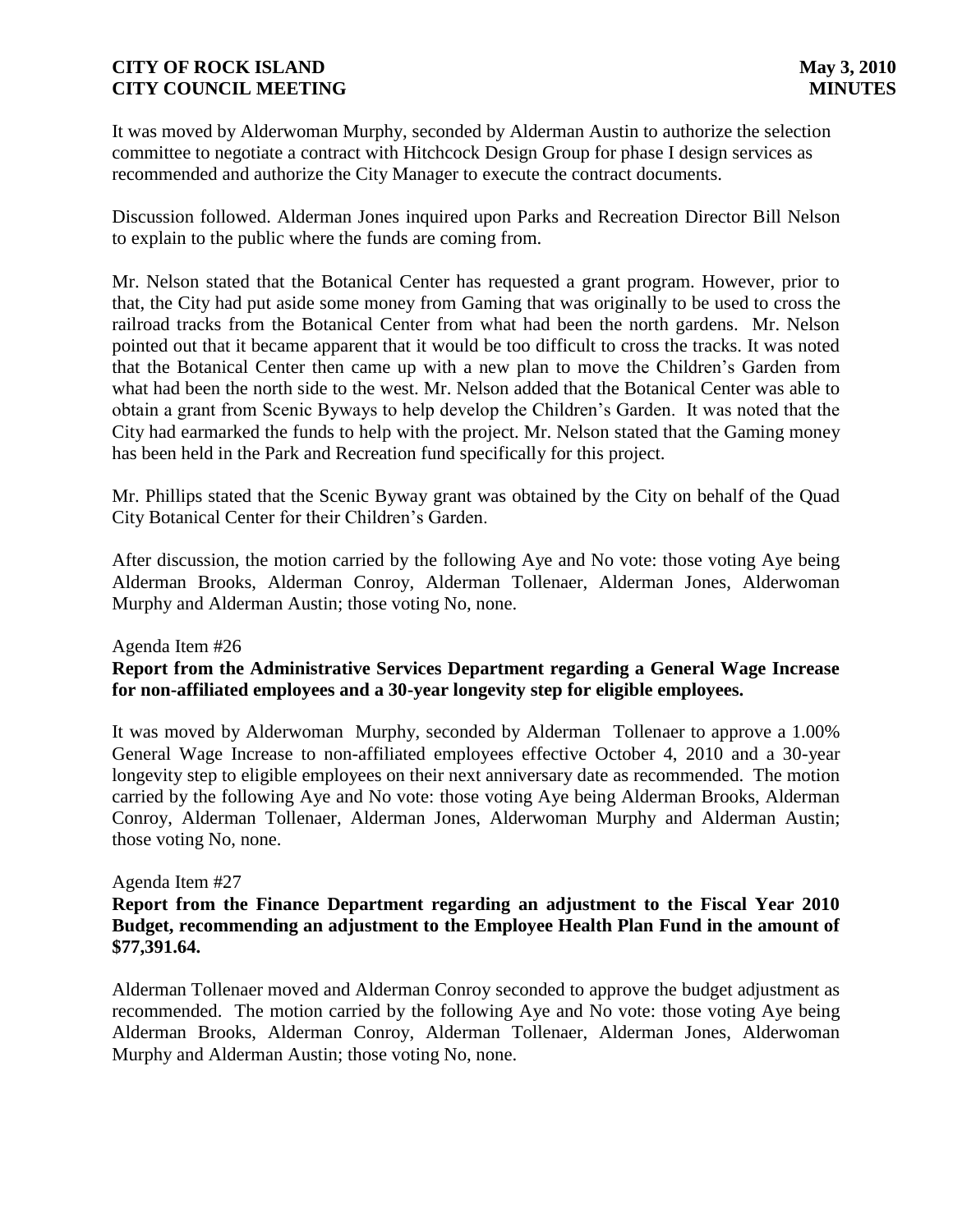### Agenda Item #28

## **Report from the Community and Economic Development Department regarding the New Construction Property Tax Rebate Program, recommending renewal of the program for three years, from July 1, 2010 through June 30, 2013.**

It was moved by Alderman Jones, seconded by Alderman Conroy to approve the renewal of the New Construction Property Tax Rebate Program as recommended. The motion carried by the following Aye and No vote: those voting Aye being Alderman Brooks, Alderman Conroy, Alderman Tollenaer, Alderman Jones, Alderwoman Murphy and Alderman Austin; those voting No, none.

### Agenda Item #29

**Report from the Community and Economic Development Department regarding a request from Sam Smith for a 3% ten year repayable loan in the amount of \$9,900.00 to install a new on-demand tankless hot water system for a 17 unit apartment building at 1119 4th Avenue.** 

Alderman Austin moved and Alderman Conroy seconded to approve the loan as recommended.

Discussion followed. Alderwoman Murphy inquired as to which property has a lot of junk accumulating in the backyard and will there be plans to take care of it.

Planning and Redevelopment Administrator Alan Carmen stated that Mr. Smith bought the building next door several years ago and he has been cleaning it up slowly. Mr. Carmen explained that the building is slated for demolition as part of Neighborhood Stabilization Program (round one). Mr. Carmen offered that the building will be gone and it will be a potentially buildable site at a future date.

Mr. Smith stated that when he bought the property, it was in terrible shape and he has cleaned it up repeatedly. It was noted that people use that area in the back as a dump site.

Mr. Carmen stated that the asbestos abatement work has been completed for round one; it should go out to bid this month. It was noted that the contract will come back for Council action in June and demolition would start. Mr. Carmen indicated that the building should be gone by July.

After more discussion, the motion carried by the following Aye and No vote: those voting Aye being Alderman Brooks, Alderman Conroy, Alderman Tollenaer, Alderman Jones, Alderwoman Murphy and Alderman Austin; those voting No, none.

### Agenda Item #30

### **Report from the Mayor regarding reappointments to the Water Pollution Control Board and the Board of Zoning Appeals.**

It was moved by Alderman Conroy, seconded by Alderwoman Murphy to approve the reappointments as recommended. The motion carried by the following Aye and No vote: those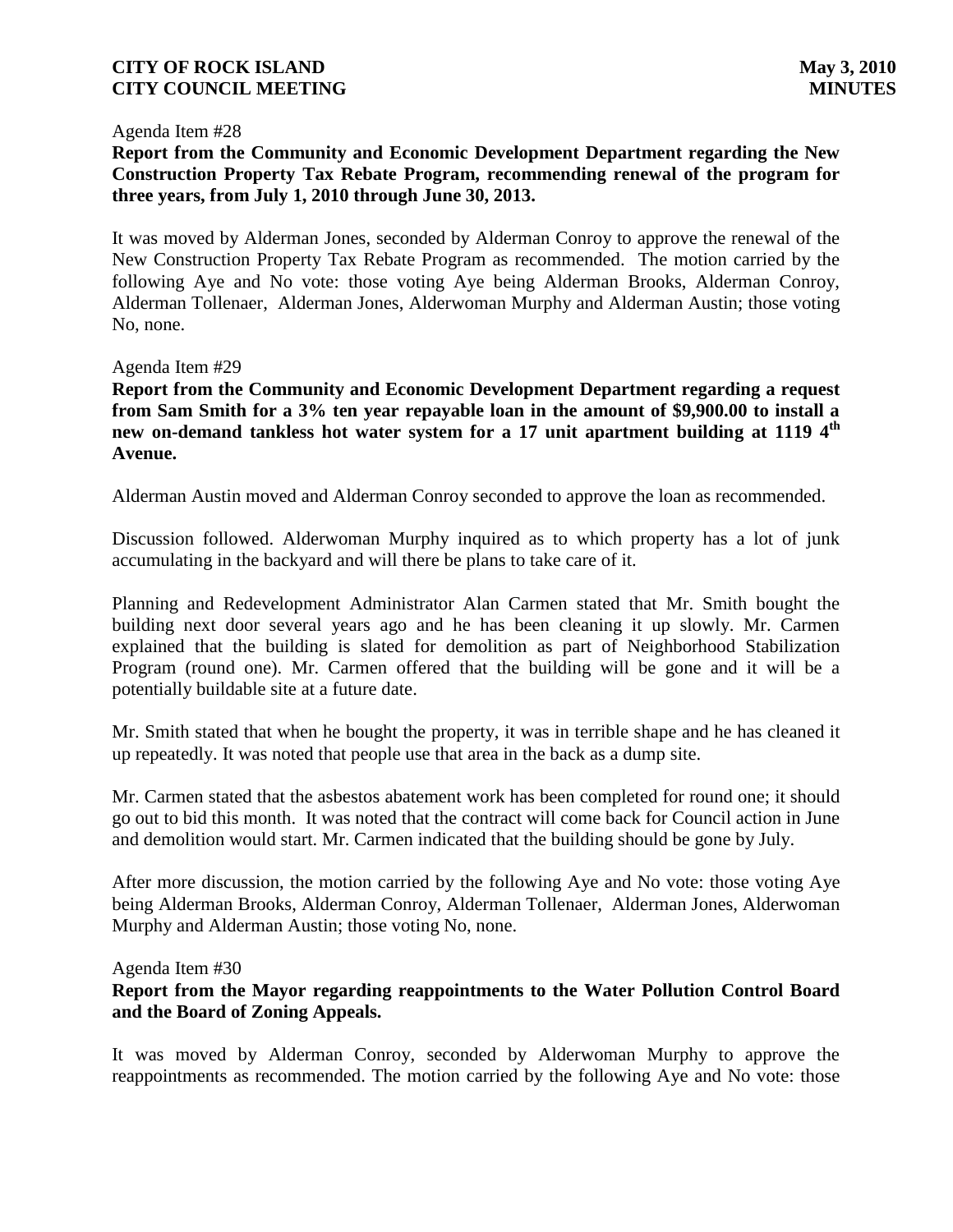voting Aye being Alderman Brooks, Alderman Conroy, Alderman Tollenaer, Alderman Jones, Alderwoman Murphy and Alderman Austin; those voting No, none.

Reappointments to the Water Pollution Control Board include; Emily Smith, John Hass, Gary Kennelly, Robert Motz and Dr. Dell Jensen all with three (3) year terms to expire on April 30, 2013.

Karen Williams was reappointed to the Board of Zoning Appeals for a five (5) year term expiring on April 30, 2014.

### Agenda Item #31

**Report from the City Clerk regarding a request from Lori Shafer, Broadway Historic District Chair for no parking signs (temporary no parking) to be placed at 1038 21st Street, 541 23rd Street, 2229 10th Avenue, 1021 22nd Street, 837 23rd Street and 700 22nd Street from 8:00 a.m to 6:00 p.m. on Sunday, May 16, 2010 for the 2010 Broadway Tour of Homes.**

Alderwoman Murphy moved and Alderman Austin seconded to approve the request as recommended. The motion carried by the following Aye and No vote: those voting Aye being Alderman Brooks, Alderman Conroy, Alderman Tollenaer, Alderman Jones, Alderwoman Murphy and Alderman Austin; those voting No, none.

### Agenda Item #32

**Report from the City Clerk regarding a request for a Street Closing at 4th Street between 11th Avenue and 4th Street (corner of 4th Street and 11th Avenue); along with a Sound Amplification permit for a graduation party to be held on Sunday, June 6, 2010 from 1:00 p.m. to 8:30 p.m.** 

It was moved by Alderwoman Murphy, seconded by Alderman Conroy to approve the requests as recommended. The motion carried by the following Aye and No vote: those voting Aye being Alderman Brooks, Alderman Conroy, Alderman Tollenaer, Alderman Jones, Alderwoman Murphy and Alderman Austin; those voting No, none.

Agenda Item #33

## **Report from the City Clerk regarding a Sound Amplification application for the Tri-City Jewish Center for Sunday, June 27, 2010 from 11:00 a.m. to 7:00 p.m. for their Jewish Feast-ival.**

Alderman Tollenaer moved and Alderwoman Murphy seconded to approve the sound amplification permit as recommended. The motion carried by the following Aye and No vote: those voting Aye being Alderman Brooks, Alderman Conroy, Alderman Tollenaer, Alderman Jones, Alderwoman Murphy and Alderman Austin; those voting No, none.

### Agenda Item #34

**Report from the City Clerk regarding a Plaza Activity application from the District for their 2nd annual Lunchtime on the Plaza series to be held on Wednesdays from 11:30 a.m.**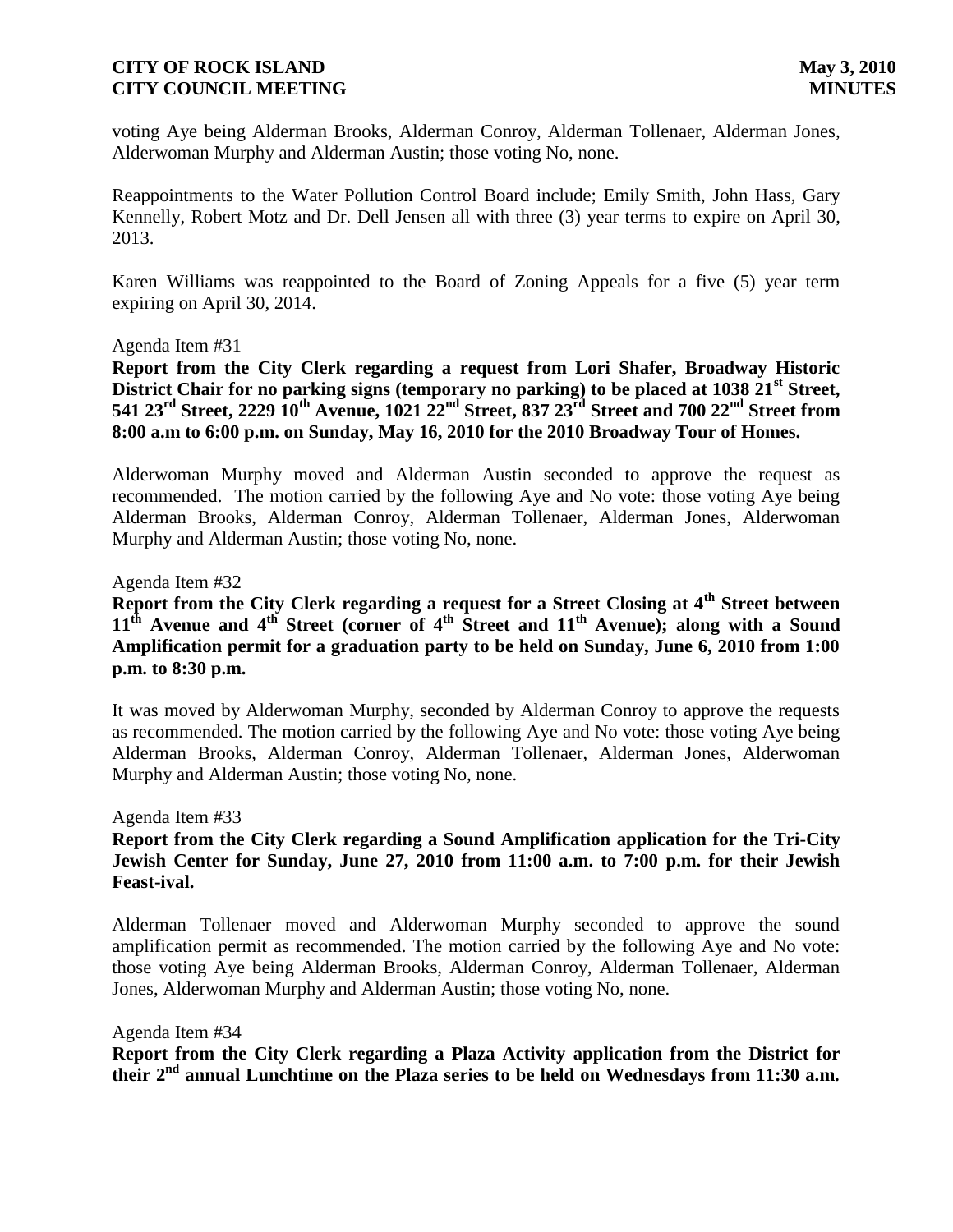## **to 1:00 p.m. during the late spring and summer, and a request for a waiver of the application and permit fees for the event.**

It was moved by Alderwoman Murphy, seconded by Alderman Austin to approve the event and the waiver of fees as recommended. The motion carried by the following Aye and No vote: those voting Aye being Alderman Brooks, Alderman Conroy, Alderman Tollenaer, Alderman Jones, Alderwoman Murphy and Alderman Austin; those voting No, none.

### Agenda Item #35 **Items from the City Manager's Memorandum Packet.**

Mr. Phillips made reference to information included in the memo packet regarding an updated Status Report on City Council Goals. Mr. Phillips discussed some highlights and major items of progress, which included; approving a balanced budget by the City Council in March; the City receiving a \$3.1 million dollar NSP1 Grant and Renaissance Rock Island receiving an \$18.1 million dollar grant with \$10 million dollars focused on Rock Island housing opportunities; progress on the design and utility relocation at the site of the new \$35 million dollar Metro Mass Transit facility; focus groups were conducted for the Safer Community Task Force; several new businesses started in the Downtown and the City assisted Rock Island Lubricants and City Limits with expansions; Deputy Chief Scott Harris was selected as the new Police Chief on May 1, 2010; and a new housing development at  $30<sup>th</sup>$  Street and Blackhawk Road was approved.

Mr. Phillips noted that the Public Works annual report was included in the memo packet for Council's review.

City Manager Phillips stated that the City received notice from HUD regarding the final allocations for Community Development Block Grant funds. It was noted that it was actually an 8.4% increase (\$98,241.00) in additional block grant funding, which was over and beyond what was budgeted and allocated earlier. Mr. Phillips stated that the Citizens Advisory Committee (CAC) is recommending that there be a proportional increase for all of those receiving it provided the agencies receive no more than what was requested.

City Manager Phillips indicated that there was a question that was raised in regards to the Community Marketing Survey concerning where the contacts were made and in what parts of the City. It was noted that the addresses were put on a map to show that contacts were made in all of the Wards in regards to the questions that were asked in the survey.

Alderman Brooks discussed a few phone calls he had received recently in regards to the new solid waste user fees.

Alderman Jones stated that this is the second year that he and his wife have participated in the Broadway Community Garden program. It was noted that Greenbush Neighborhood has also become involved with the Community Gardens. Alderman Jones stated that this is a very positive program for helping to beautify the neighborhoods, stimulating social interaction between neighbors and creating opportunities for recreational exercise and education.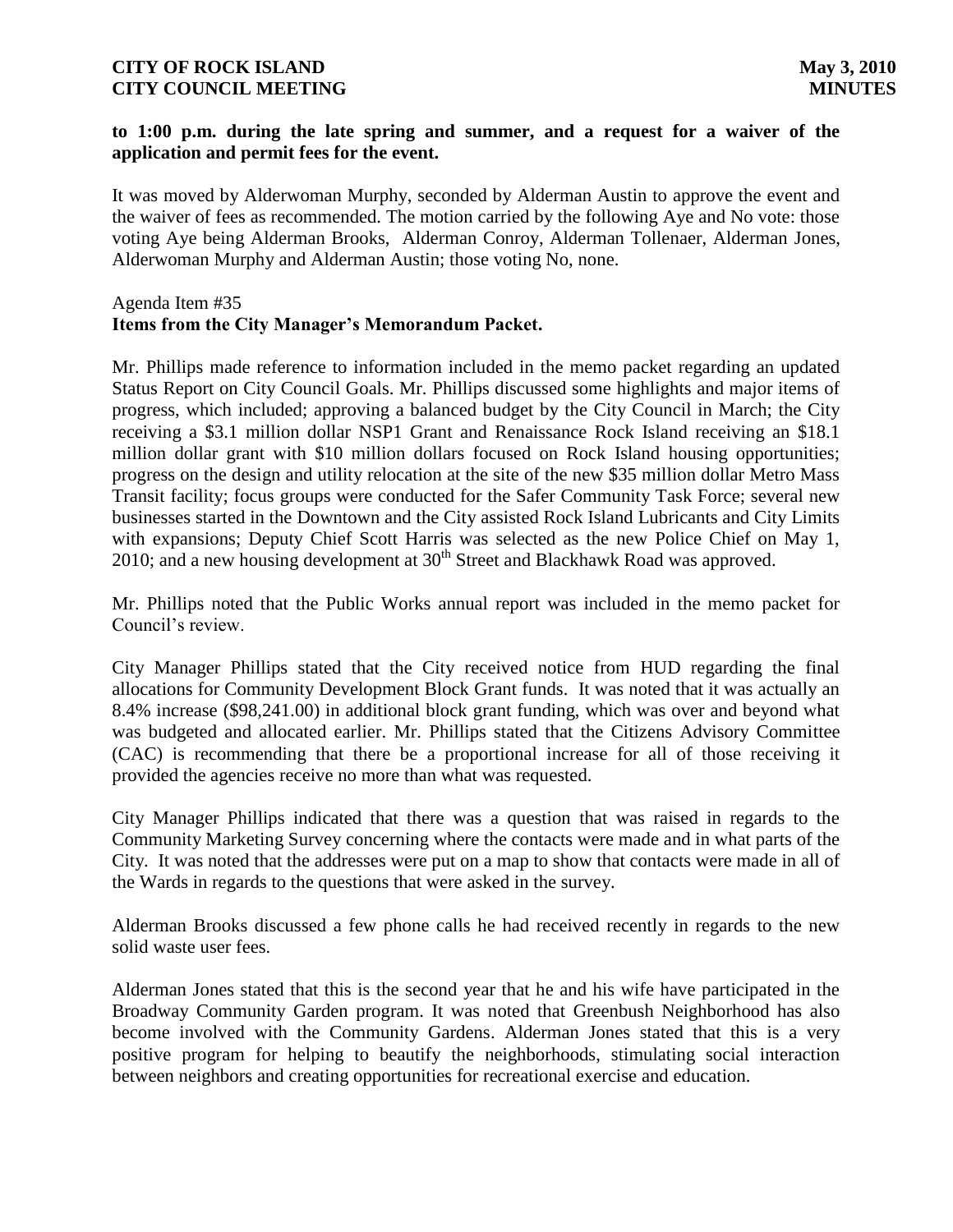Alderwoman Murphy reminded everyone to Shop Rock Island. Alderwoman Murphy stated that there is a new restaurant in an old building; it is Lee's on  $14<sup>th</sup>$  Avenue. It was noted that the business is open Monday through Saturday from 6:30 a.m. to 2:00 p.m. Alderwoman Murphy stated that in several weeks, they will open for lunch and have longer hours. It was noted that Lee's on 14<sup>th</sup> Avenue serves a variety of breakfast items including waffles, pancakes, biscuits and gravy and gourmet French toast.

### Agenda Item #36 **Other Business**

Linda Dothard of 1615 14<sup>th</sup> Street stepped forward. Ms. Dothard discussed City and community support for safe school routes.

Ms. Dothard stated that she was at the meeting as a parent and resident to obtain Council support to make sure that student walkers get to and from school safely. Ms. Dothard noted that due to school boundary changes and budget cuts, students will have to walk to and from school.

After much discussion, the Mayor stated that the City wants the children to be safe and the City will work with the schools. Mayor Pauley added that when the school plans come together, the Council would like to be updated so they can be involved.

Alderman Brooks stated that in the past, the Council and School Board met periodically and discussed future plans in regards to what is going on with the City and schools, and has worked cooperatively in the past to make the City better.

Mr. Phillips stated that the City has an excellent working relationship with the schools. Mr. Phillips added that the City will be happy to follow-up with the superintendent to schedule some meetings.

### Agenda Item #37 **Executive Session on Personnel.**

A motion was made by Alderwoman Murphy, seconded by Alderman Jones at 7:34 p.m. to recess to Executive Session on matters of Personnel. The motion carried on a roll call vote. Those voting Aye being Alderman Brooks, Alderman Conroy, Alderman Tollenaer, Alderman Jones, Alderwoman Murphy and Alderman Austin; those voting No, none.

Agenda Item #38 **Recess**

Mayor Pauley reconvened the regular meeting at 8:01 p.m. A motion was made by Alderman Brooks and seconded by Alderman Conroy to recess to Monday, May 10, 2010 at 5:00 p.m. The motion carried by the following Aye and No vote: those voting Aye being Alderman Brooks, Alderman Conroy, Alderman Tollenaer, Alderman Jones, Alderwoman Murphy and Alderman Austin; those voting No, none.